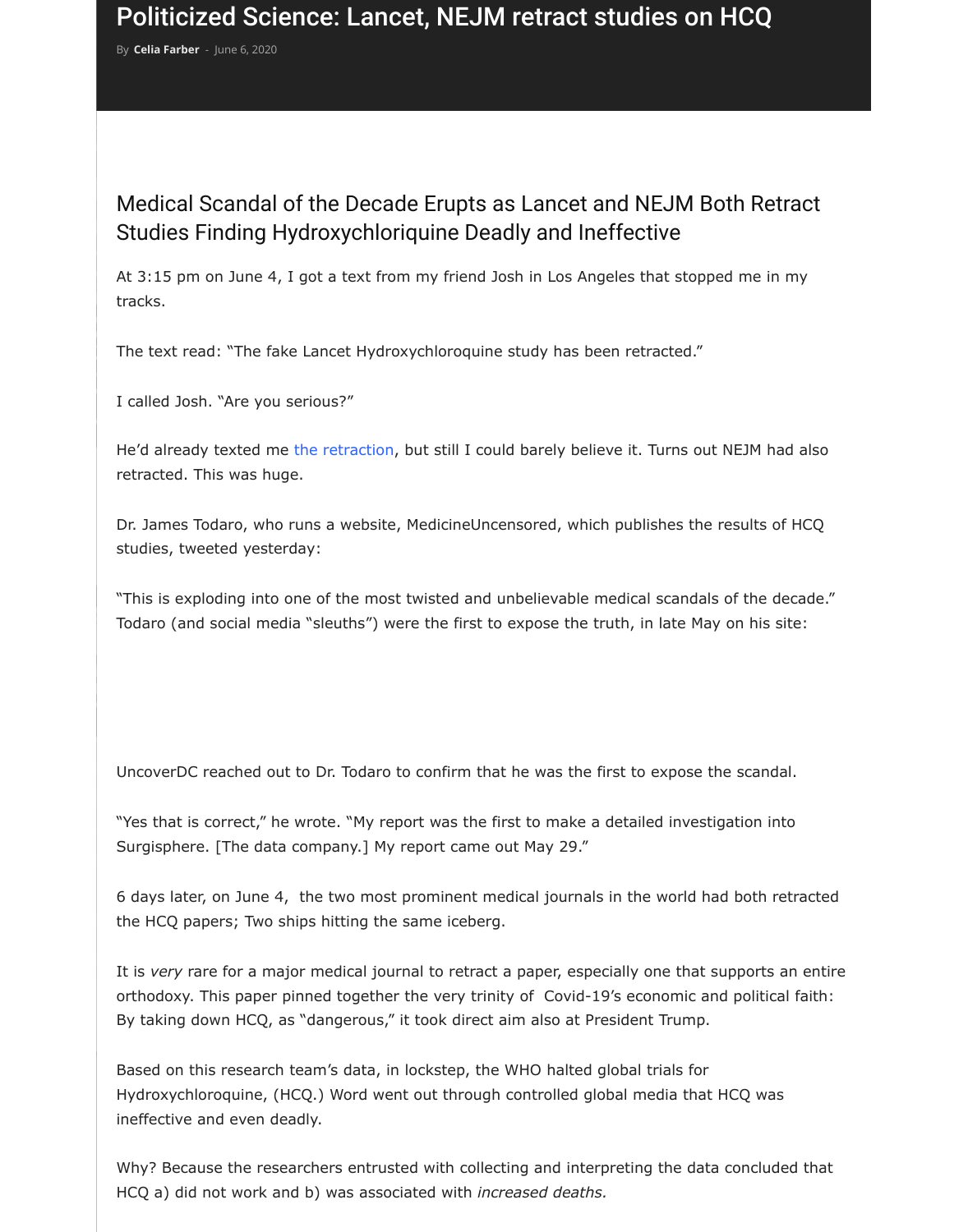concerns were raised with respect to the veracity of the data and analyses conducted by Surgisphere Corporation and its founder and our co-author, Sapan Desai."

Here is an interview with Desai: https://www.youtube.com/watch?v=ZVoYZXPUS7w

The NEJM retraction was signed by all five authors, including Desai. It read:

## TO THE EDITOR:

BECAUSE ALL THE AUTHORS WERE NOT GRANTED ACCESS TO DATA AND THE RAW DATA COULD NOT BE MADE AVAILABLE TO PARTY AUDITOR, WE ARE UNABLE TO VALIDATE THE PRIMARY I SOURCES UNDERLYING OUR ARTICLE, "CARDIOVASCULAR DISEASTICLE THERAPY, AND MORTAL[ITY IN COVID-19."1 WE THEREFORE REQ](https://www.youtube.com/watch?v=ZVoYZXPUS7w) THAT THE ARTICLE BE RETRACTED. WE APOLOGIZE TO THE EDI AND TO READERS OF THE JOURNAL FOR THE DIFFICULTIES THAT HAS CAUSED.

Mandeep R. Mehra, M.D. Brigham and Women's Hospital Heart and Vascular Center, Boston, MA mmehra@bwh.harvard.edu

Sapan S. Desai, M.D., Ph.D. Surgisphere, Chicago, IL

SreyRam Kuy, M.D., M.H.S. Baylor College of Medicine, Houston, TX

Timothy D. Henry, M.D. Christ Hospital, Cincinnati, OH

[Amit N. Patel, M.D.](mailto:mmehra@bwh.harvard.edu) University of Utah, Salt Lake City, UT

Incredibly, after *The Lancet* paper was published, after The WHO stopped all HCQ stu "Independent peer reviewers" informed the paper's authors that the private data colle company "Surgisphere," owned by co-author -Sapan Desai-would not provide the ful analysis. "As such," they wrote, "our reviewers were not able to conduct an independent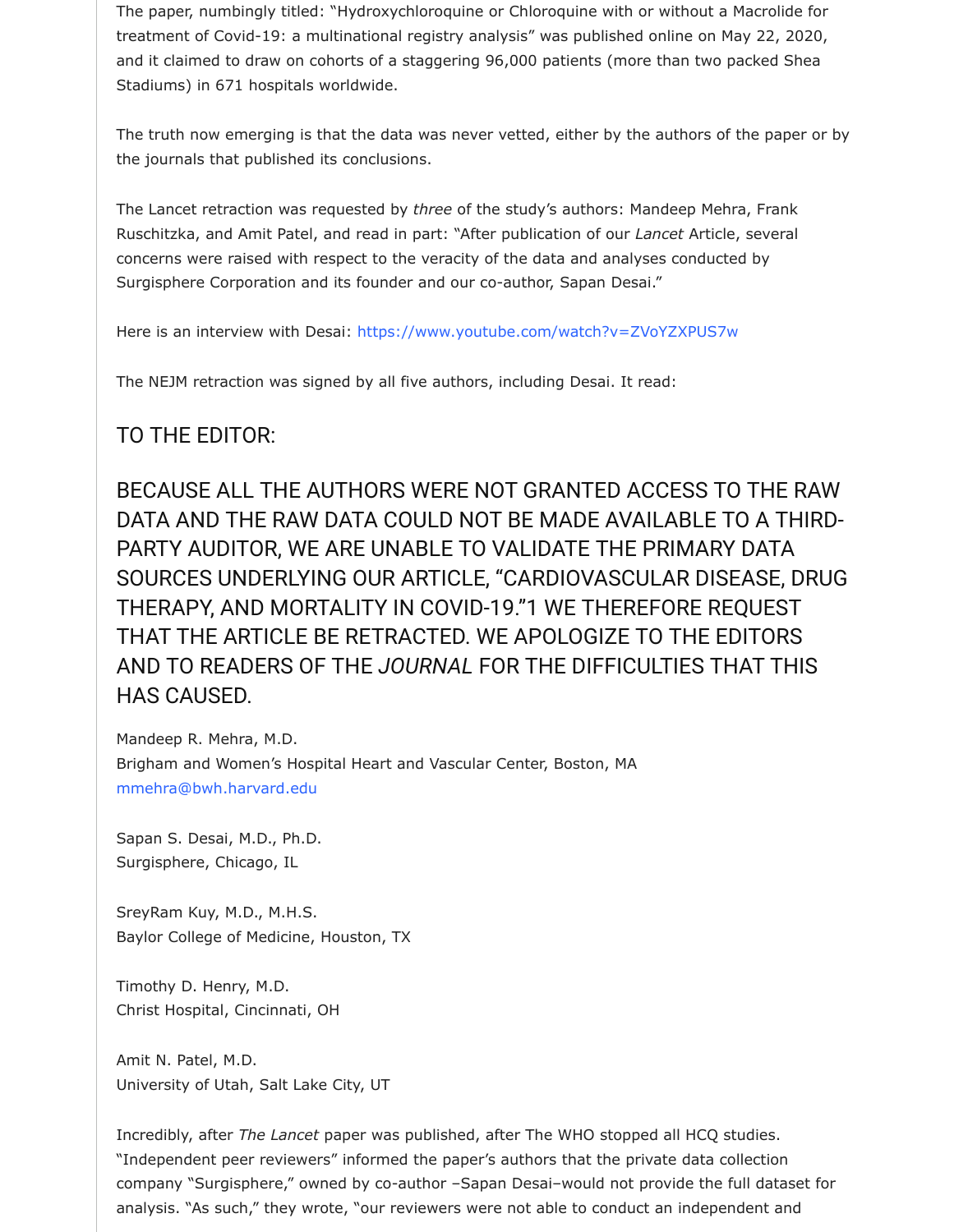in Australia from Covid-19, but there had only been 67, according to data from Johns Hopkins University. Desai, a vascular surgeon based in Chicago, had also been named in at least malpractice lawsuits, had raised funds for a shady "human augmentation device" that to fruition; His company lists only 11 employees, one of whom, *The Guardian* points out rated model, another, a science fiction writer. And to make matters even more unsett Wikipedia page has been deleted, and he is stonewalling in[vestigators.](https://www.theguardian.com/world/2020/jun/03/covid-19-surgisphere-who-world-health-organization-hydroxychloroquine)

*The Guardian* quoted Peter Ellis, a data scientist from Nous Group, which does data ir governments. He said that the Surgisphere database was "...almost certainly a scam." there was no evidence that Surgisphere had *any* analytical software "earlier than a ye that it would have taken possibly years to achieve data collection and hospital particip scale they claimed. The Lancet study was not only questioned by *The Guardian*, but a doctors, who penned a protest. Soon it emerged on Twitter that Surgisphere was place in *liquidation* in 2015.

One thing that troubles me is how the authors *requested* the retraction of their own a both Lancet and NEJM. Note how both journals stood back as impervious as hospital parents whose only task is to quietly witness their children's shameful confession before journals take no responsibility for the utter lack of vetting. Not a word. The authors o study are wearing shame-caps and marched before the reader, while the journal editors back. Kind of like Buzzfeed with the "Russian dossier."

We are seeing the Emperor's naked body. We are seeing that what stands between the most prestig[ious medical journ](https://www.kff.org/news-summary/more-than-120-medical-professionals-question-data-used-in-hcq-lancet-study-call-for-independent-review/)als and the world at large on matters of international I importance is essentially nothing. They ran with it because it was fashionable. It was think and say in the era of Covid V. Trump, Covid as the new Russiagate and Impeach

But only in the US is the good news about HCQ held hostage by political fervor. It has Covid-19 under control in many countries, including France, South Korea, India, and

Here are studies proving the safety and efficacy of HCQ that any honest journalist co accessed online in seconds:

https://docs.google.com/document/d/1545C\_dJWMIAgqeLEsfo2U8Kq5WprDuARXrJl6 ew

https://www.connexionfrance.com/French-news/French-researcher-in-Marseille-posts Covid-19-coronavirus-drug-trial-results

"How do you get so much data that quickly? It's extremely difficult and time consumi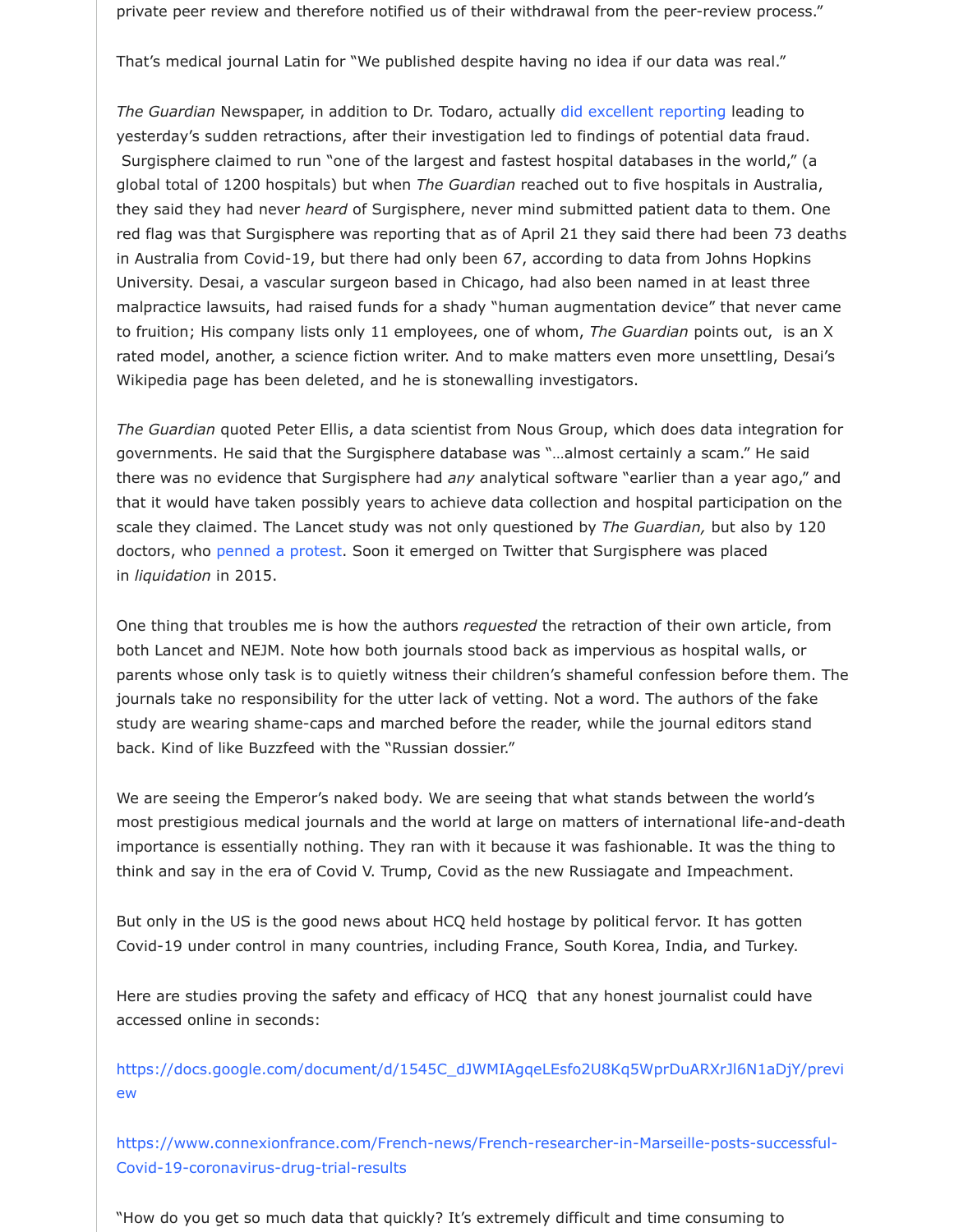The research teams's lead author, Dr. Mehra, is a director at Boston's Bingham & Won Hospital, credited with funding the study. Both Mehra and The Lancet failed to disclos hospital has a "partnership" with Gilead, and is running trials of competing Covid-treations. Remdesivir, "touted" by Anthony Fauci. Remdesivir costs \$1,000 *per pill,* whereas HC price is \$0.64.

The conflicts of interest are also rather shocking. The conflicts of interest are also rather shocking. The conflicts of interest are also related to the conflict state of interest are also related to the conflict state of

The day before *The Lancet* retracted the paper, The WHO announced it would resume HCQ, suddenly discovering that it did not in fact increase the risk of death in patients.

How did this disaster come to pass? How did HCQ go from being a 65 year old malari no issues to being, by April of 2020, the new Trump attackology, in pill form? The me how. Medicine is now utterly weaponized in the all engulfing anti-Trump media-driven happened very fast:

President Trump had come out at more than one press conference, singing the drug's saying he himself was taking it. The media began its breast-beating right on cue: It v cleaner. It was deadly. Trump was killing people. Jimmy Kimmel said Trump was "trying" himself," while Neil Cavuto flatly insisted: "This will kill you."

Chris Cuomo thundered that the "numbers are black and white, they don't lie." *Numl* Mr. Cuomo, but research scientists do. And they did.

As soon as Trump backed HCQ, in line with his consistent message that he would rath successful treatment than a vaccine, because a vaccine can "destroy a person," absur cartoonish fear mongering around this time tested medication erupted through the m designed to crush the hopes of the world, that HCQ could solve the problem, and we the world for business. They ignored a vast body of medical evidence going back over century proving the drug safe for human use, and years of studies proving it worked and months of studies from several countries, proving it was effective both a prophylactic and yes. cure, for Covod-19, when used with zinc. The zinc is the thing-the HCQ opens the cell for the zinc [to get into c](https://www.cnn.com/2020/05/18/politics/donald-trump-hydroxychloroquine-coronavirus/index.html?utm_medium=social&utm_source=fbCNN&utm_content=2020-05-19T00:31:17)ells.

"Zinc is the bullet. HCQ is the gun. Treat Covid-19 early and live. Reopen the world equation

Dr. Vladimir Zelenko, a strong advocate of HCQ who uses it successfully in his practice Twitter.

Zinc is the bullet and hydroxychloroquine is the gun. @ZelenkoProtocol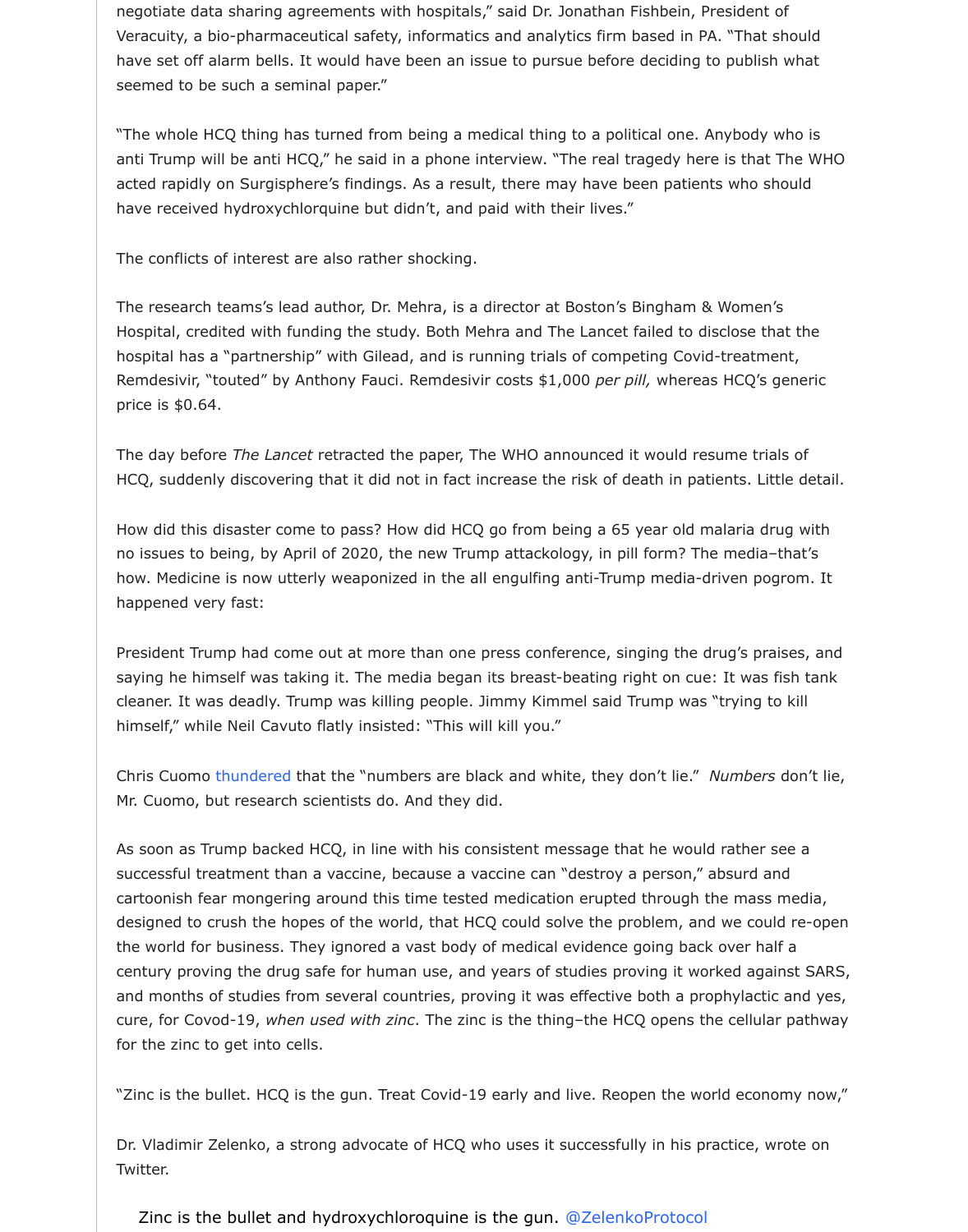st[ates.](https://twitter.com/realDonaldTrump?ref_src=twsrc%5Etfw)

The only risk the CDC website lists, apart from [transient symp](https://twitter.com/zev_dr/status/1265810776096473089?ref_src=twsrc%5Etfw)toms such as headache itching, is that if you take high doses over many years you have to get your eyes che lead to a rare eye condition called retinopathy.

But despite the truth being out in the open for all to access, a psy-op of terror and re formed around the drug, along [with a "m](http://cdc.gov/)ajor study," appearing way too quickly, that puncture not only the drug's future as a Covid-treatment but also, re-write its entire safety profile, and branding. Voila.

There it was-the " large scale study" that proved that Trump was wrong, dangerous, and that NIH head Anthony Fauci, was correct to dismiss it, (though he was on record it as safe and effective against SARS.) Fauci was of course the good father, warning u was the bad father, raising "false hope" about a "deadly drug." Good father Fauci, was Gilead's anti-viral HIV drug Remdesivir, claiming it reduced recovery times for Covid-1

Meanwhile, Remdesivir is both proven unsafe and proven unproven. From MedPage To

"For Remdesivir, one review in the American Journal of Emergency Medicine cited con cardiac arrhythmias, but another in *Cardiovascular Research* called CV effects and tox unknown."

Another astonishing line from the same article cites Remdesivir's use in an experimer study. You will have to read this sentence twice to believe it:

"The only adverse events reported in that trial were deaths, and the only one adjudic possibly related to Remdesivir was one case of hypotension followed rapidly by cardia

The side effects for the drug on its lengthy Wikipedia page are hardly reassuring:

["The most common adverse effects in studies of remdesivir for COVID](https://academic.oup.com/cardiovascres/advance-article/doi/10.1093/cvr/cvaa106/5826160)-19 include resp failure and organ impairment, including low albumin, low potassium, low count of red cells, low count of platelets that help with clotting, and yellow discoloration of the skin. [*unreliable medical source*?]Other reported side effects include gastrointestinal distre elevated transaminase levels in the blood (liver enzymes), and infusion site reactions

Why does Anthony Fauci think Remdesivir is safer than HCQ? Why does he have a job protecting "public health" when he [thinks we should all be t](https://www.nejm.org/doi/suppl/10.1056/NEJMoa1910993/suppl_file/nejmoa1910993_appendix.pdf)aking a drug that is assoc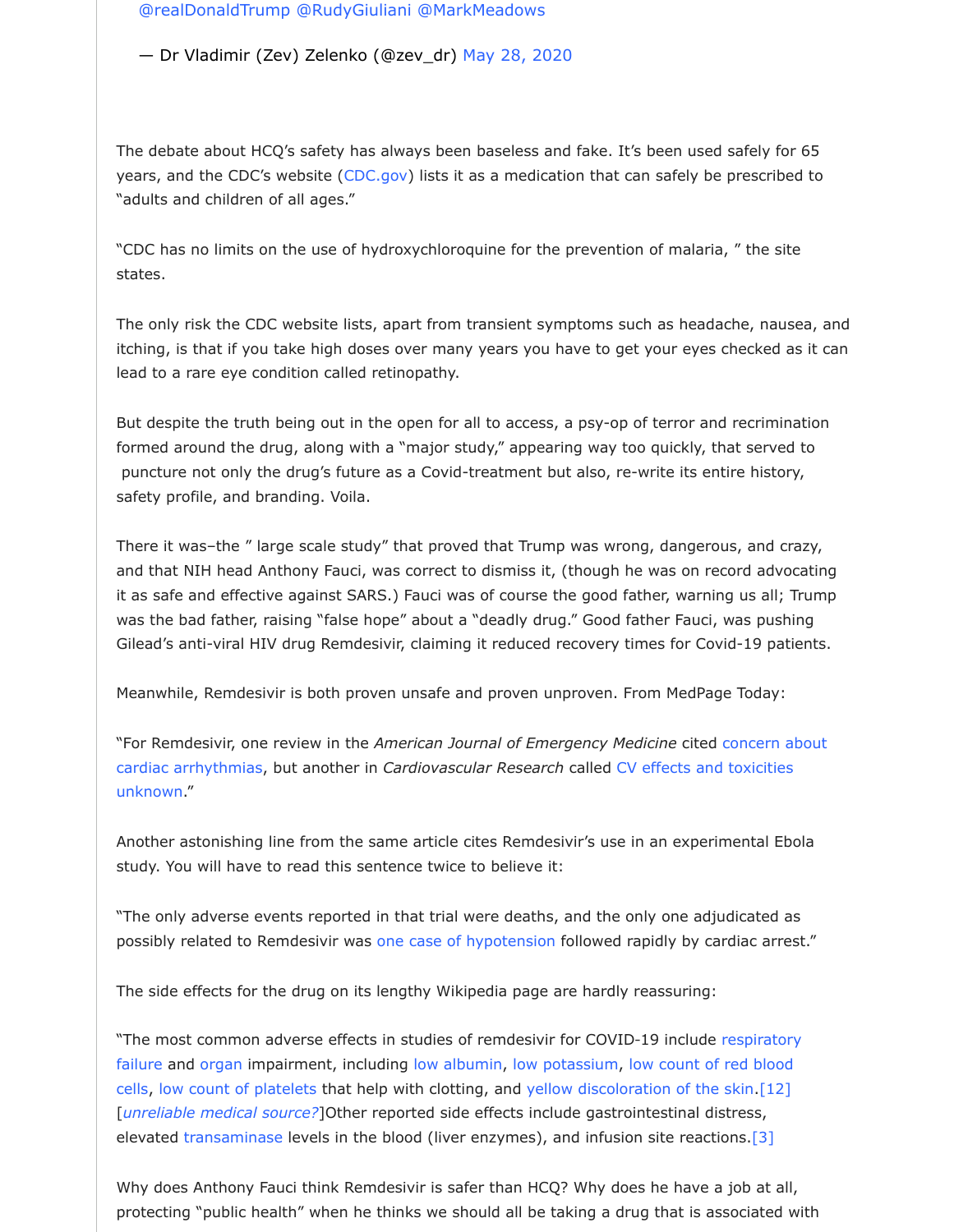For the record, and as the article concedes, Raoult's star has only brightened after his HCQ successes. His face is on coffee cups, in France. Raoult has won every major science France, is the most cited microbiologist in Europe, and the 7th most cited worldwide.

From the NYT Magazine feature, by Scott Sayare:

"Raoult, who founded and directs the research hospital known as the Institut Hospital *Universitaire Méditerranée Infection, or IHU, has made a great career assailing orthod word and practice. "There's nothing I like more than blowing up a theory that's been* established," he once said. He has a reputation for bluster but also for a certain creat *looks where no one else cares to, with methods no one else is using, and finds things* past 10 years, he has helped identify nearly 500 novel species of human-borne bacte *one-fifth of all those named and described. Until recently, he was perhaps best known as the discoverer of the first giant virus, a microbe that, in his opinion, suggests that viruses considered a fourth and separate domain of living things. The discovery helped win him the Grandale Brandale Munim him the Grandale win him the Grandale Munim him the Grandale Munim him the Grandale Munim him the Grandale Prix Inser[m, one of France's top](https://www.nytimes.com/2020/05/12/magazine/didier-raoult-hydroxychloroquine.html) scientific prizes. It also led him to believe that the tree of life* suggested by Darwinian evolution is "entirely false," he told me, and that Darwin him nothing but inanities." He detests consensus and comity; he believes that science, an *to be a fight.*

It is in this spirit that, over the objections of his peers, and no doubt because of them promoted a combination of Hydroxychloroquine, an antimalarial drug, and Azithromy common antibiotic, as a remedy for Covid-19. He has taken to declaring, "We know h the disease." Trump was not the only one eager to embrace this possibility."

Twitter, last night, raged at *The Lancet,* NEJM, WHO and Fauci.

Indy Jones tweeted: "Willful fraud…someone needs to be prosecuted for this."

Mark F. McCarty wrote: "The people who have died, or will die, because of the idiotic over-reaction of certain health authorities to this fraudulent report, likely consider the more than "an embarrassment or inconvenience."

He also tweeted:

"You have lost all credibility. The Lancet is turning into political propaganda," wrote Be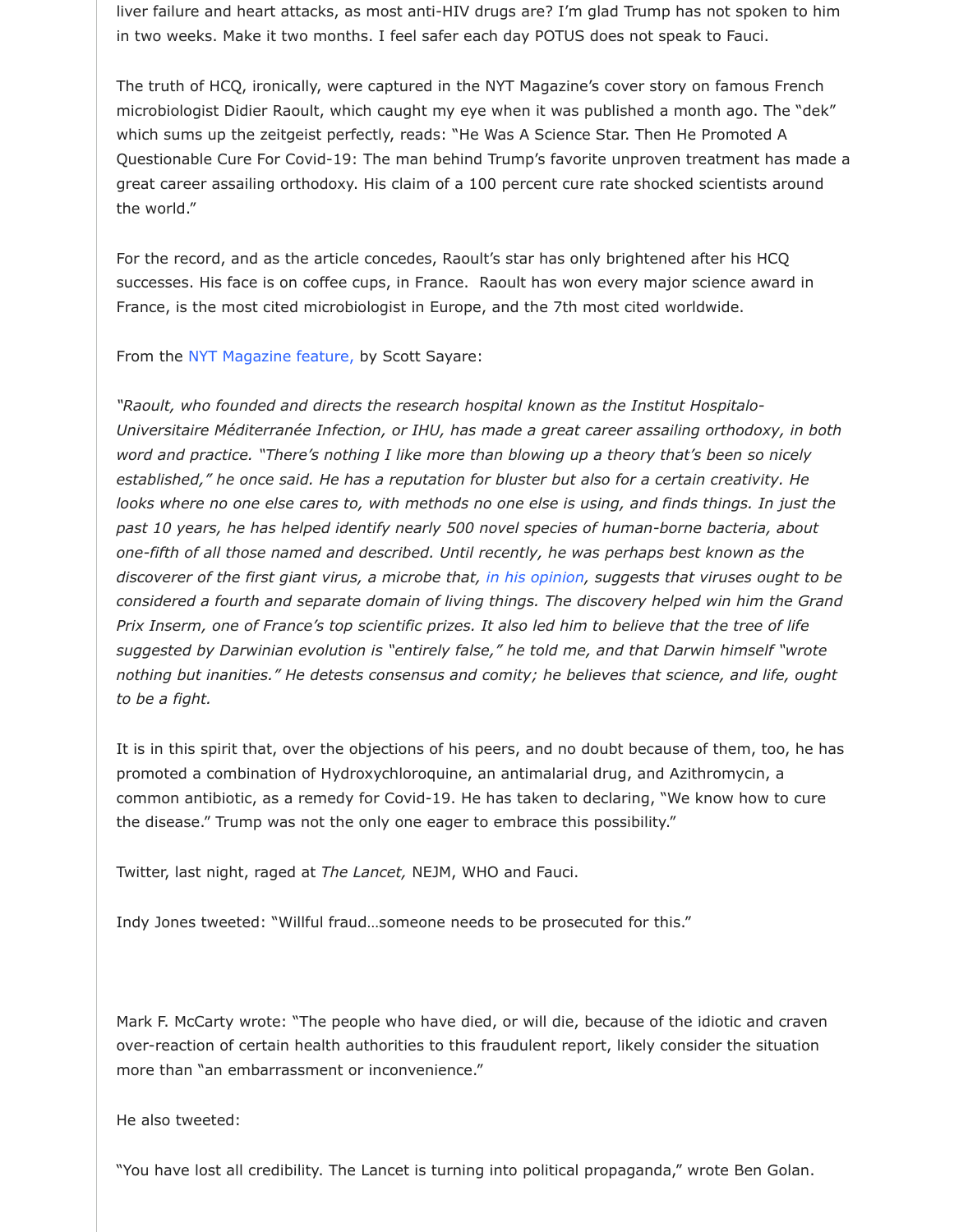"This is a disgrace," wrote Woman in Science. "The obscene power of Big Pharma…"

"Mass Murder," wrote Frente Civico.

"RIP # The Lancet" wrote Cybertempus.

"How long does it take," wondered Stephen W. Shipman, "for people to understand that Fauci is a Deep State tool?"

Horton remained blithe and sarcastic in his tweets.

"Resign," one tweet said.

"Sorry," Horton tweeted. "The best editors get fired. I'm waiting."

"How much did The Lancet get paid to publish this paper in the first place?" asked Jeu Decisif.

"Not enough, obviously," Horton replied.

Renato Lopes tweeted: "I feel ashamed to publish anything in The Lancet..Political agenda ahead of the science. Embarrassed."

"Ah, we'll miss you," Horton tweeted back.

I asked Andrew Wakefield, famously persecuted after a 1998 paper he co-authored on the MMR vaccine was retracted from *The Lancet,* for comment.

He texted:

"Horton confuses honest science such as my 1998 Lancet paper with allegedly corrupt science such as that on Hydroxychloroquine. Both instances serve to advance the vaccine industry narrative."

By Friday morning, Horton was sounding more contrite. He tweeted:

"All published papers using the Surgisphere database now need to be investigated as a matter of urgency. Based on our experience, no Surgisphere paper can be regarded as reliable until the primary data have been independently audited."

Asked to place the scandal in context, Dr. Todaro told UnCoverDc:

"This medical scandal directly embarrassed the world's most prestigious medical institutions including Harvard, The Lancet and the World Health Organization as well as countless government officials, including Dr. Fauci, who all touted the study's findings."

Meanwhile, how many have, as Dr. Fishbein said, "paid with their lives?" How many will, at the very least, pay with their jobs?